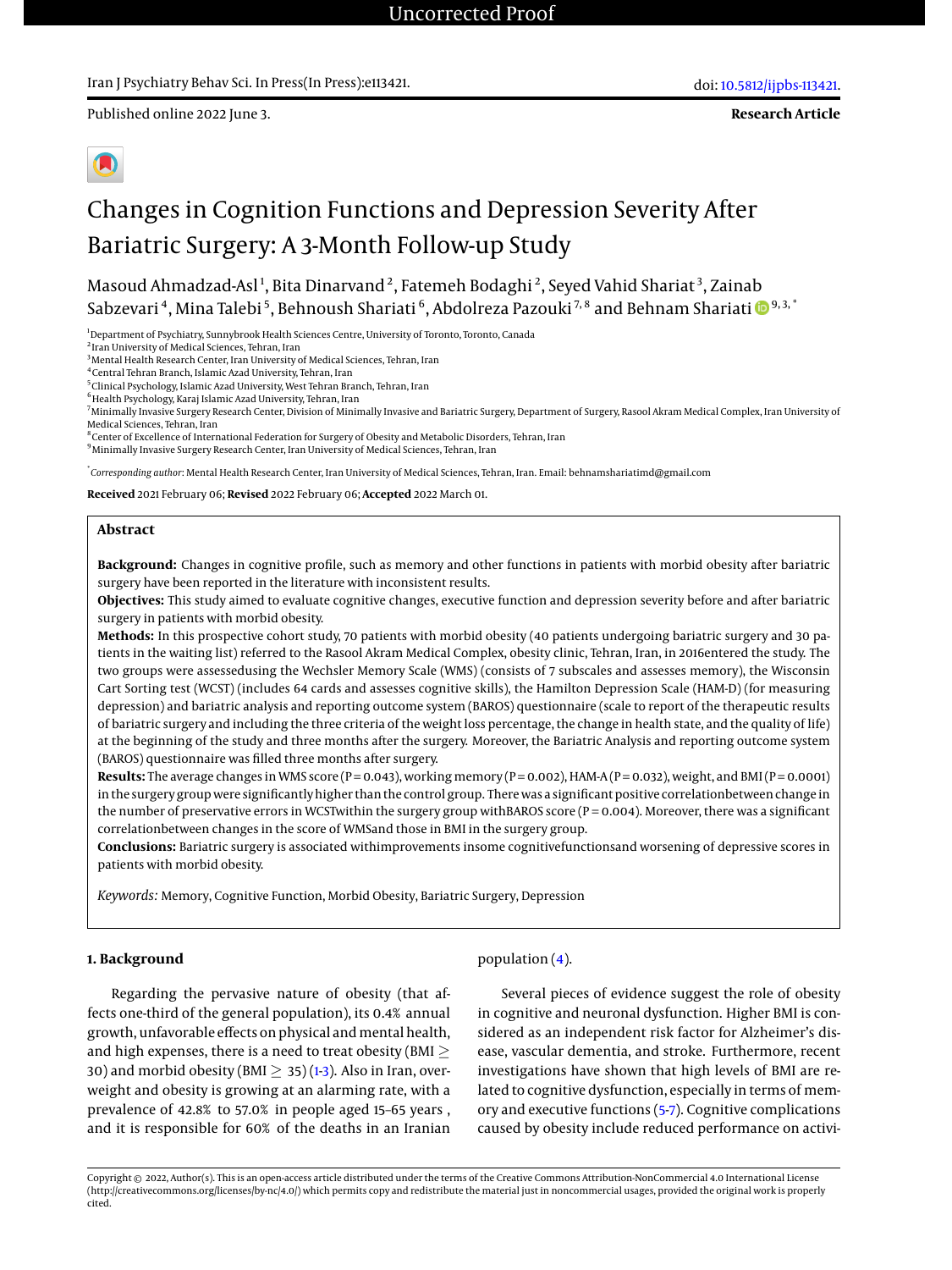ties of daily life, decreased executive function, and slower processing speed [\(8](#page-8-0)[-11\)](#page-8-1).

Bariatric surgery is the most effective intervention in the treatment of morbid obesity. Weight-loss after surgery improves many obesity comorbidities such as hypertension, cardiovascular diseases, diabetes mellitus, sleep apnea, hyperlipidemia and osteoarthritis [\(4\)](#page-7-2). On the other hand, postoperative cognitive functions would be improved [\(12,](#page-8-2) [13\)](#page-8-3). Some otherstudies have shown that bariatric surgery can enhance obesity-related cognitive functions [\(14,](#page-8-4) [15\)](#page-8-5). Several studies have also suggested that improvement of cognitive and functional complications is sustainable by two years after bariatric surgery [\(14\)](#page-8-4).

According to some studies, compared to general population, obese people get a lower score in cognitive tests including memory, attention, and executive functions. However, after bariatric surgery, their cognitive function is improved, especially in terms of memory. Also, it is suggested that bariatric surgery candidates with a higher cognitive function before surgery report more weight loss after surgery. Regarding improvement in some comorbidities and psychological conditions after bariatric surgery, cognitive indicators affected by such diseases including memory and other cognitive functions may change after surgery [\(14,](#page-8-4) [16\)](#page-8-6). To measure patients' response to bariatric surgery, a scoring system named the Bariatric Analysis and reporting outcome system (BAROS) was designed which its efficiency has been approved in many studies [\(17\)](#page-8-7).

#### **2. Objectives**

No investigation has simultaneously investigated patients' cognitive function and response to bariatric surgery based on the BAROS yet. Therefore, the present study aimed to assess the association between obesity surgery and cognitive function. Then we assessed cognitive changes and executive function before and after bariatric surgery. Additionally, we investigated depression severity among participants.

#### **3. Methods**

#### *3.1. Participant*

This prospective cohort study was approved by Iran University of Medical Sciences ethics committee (IR.IUMS.REC1394.26512). In this study, seventy patients referred to the Obesity Clinic of Rasool Aram Medical Complex were studied in two groups in 2014 - 2015. All participants were recruited in the study before surgery and they had ok for surgery. The first group included 40 obese patients who underwent bariatric surgery from

one day to one week after the initial evaluation (surgery group), and the second group included 30 obese patients who had the inclusion criteria but were in the wait list to undergo surgery in near future (about 8 month later) (control group).

Inclusion criteria for both groups included: being candidates for bariatric surgery and age range of 20 - 70 years. The exclusion criteria included history of nervous system disorders, severe psychiatric disorders (such as schizophrenia, bipolar disorder, and severe major depressive disorder diagnosed based on the DSM-5 criterion before surgery), learning disabilities, neuro developmental problems, sensory processing disorder, substance dependency, and alcoholism.

#### *3.2. Evaluation and Follow-up*

In the beginning of study, the patients' demographic information (age, gender, and BMI) were collected by a checklist. The Wechsler Clinical Memory Scale (WMS), the Wisconsin Card Sorting Test (WCST), the Hamilton Anxiety Scale (HAM-A), the Hamilton Depression Scale (HAM-D), and the BAROS tests were filled and repeated after 12 weeks in the both groups.

#### *3.2.1. Measurement Tools*

#### *3.2.1.1. The Wechsler Clinical Memory Scale (WMS)*

This test consists of 7 subscales including information, orientation, mind control, logical memory, number repetition, visual reproduction, and learning association. The total score of memory is obtained by the sum of the scores of the subscales. The sum of the scores is added to a constant modified score included in age groups tables, and the result indicates the standardized score of memory. By matching the resulted number with the table, the equivalent memory quotient (MQ) is determined. Its Persian version has had acceptable validity and reliability  $(18)$ .

#### *3.2.1.2. The Wisconsin Card Sorting Test (WCST)*

This scale is a standard neuropsychological test designed for measuring skills of problem solving, classification, abstract thinking, concept formation, and cognitive flexibility. It includes 64 cards. The validity of this test was previously approved in an Iranian population [\(19\)](#page-8-9). Also, Rahimi et al. approved the reliability in Iranian subjects  $(19).$  $(19).$ 

#### *3.2.1.3. The Hamilton Rating Scale of Anxiety (HAM-A)*

The Hamilton's anxiety scale is currently one of the most well-known anxiety tests [\(20\)](#page-8-10). The Hamilton scale includes 14 items, each related to a specific symptom of anxiety. In this test, each item is scored 0 - 4 by the therapist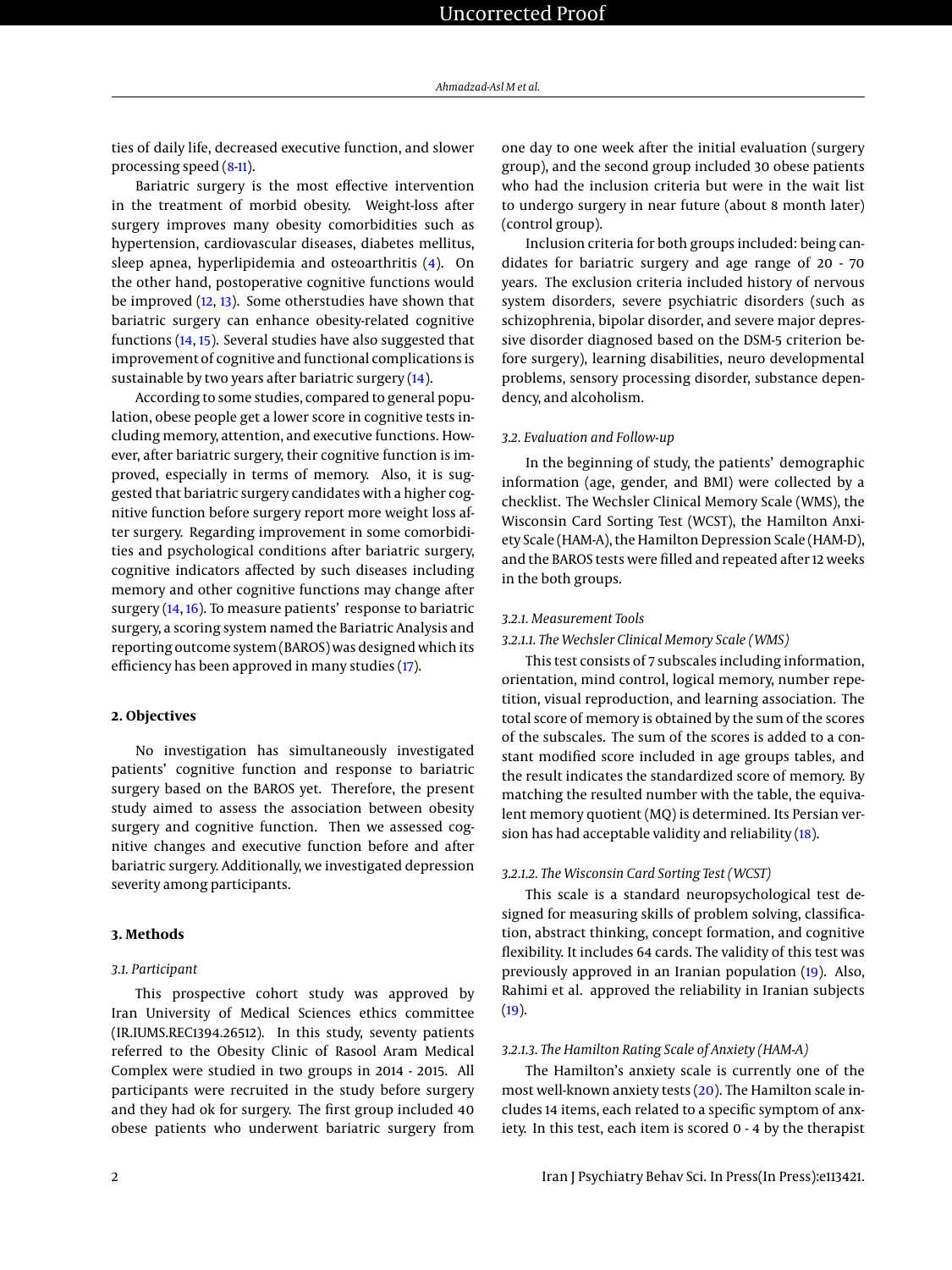regarding the severity of symptoms. Zero indicates that the symptom is not observed, and 4 indicates the severity of the same symptom. This scale is graded by an evaluator. Questionnaires were filled by interview from patients or their relatives, history taking, and observation. Paul F Slater approved the validity and reliability of the translated version of this questionnaire in the Iranian population [\(21\)](#page-8-11).

#### *3.2.1.4. The Hamilton Depression Inventory*

This questionnaire is one of the first scales designed to assess depression. The main version of the HAM-D includes 21 items [\(22\)](#page-8-12). Ebrahimi et al. approved the reliability of its translated version (0.81) in an Iranian population [\(23\)](#page-8-13).

#### *3.2.1.5. The BAROS Questionnaire*

This questionnaire was designed by NIH (1998) [\(24\)](#page-8-14) to standardize the report of the therapeutic results of bariatric surgery. The BAROS is a scoring system including the three domains of weight loss percentage, change in health state, and quality of life and granting each  $\leq$  3 points. On BAROS the complications may be classified into surgical and clinical, major or minor, early or late, including almost all the diseases related to the procedures. In case of surgery complications or the need fora secondary surgery, a negative score is considered. BAROS' scoring is defined by the type of complication that occurred, and three types of different scores are possible: without complications (0 point), minor complication (-0, 2 points), major complication (-1 point), independently from the number of injuries that occurred, receiving the highest scoring of -1, 2 points. The new surgeries, on the other hand, may receive two possible classifications: with new surgery (-1 point) and without (0 point). The summing up of the complications and reoperations may vary from 0 to -2, 2 points. Finally, based on the final score, patients are classified in five groups of excellent, very good, good, medium, and failed treatment. In this project, statistical analysis is performed based on both the quantitative score and the BAROS rank group. This criterion has been introduced as an efficient way of evaluating bariatric surgery success with approved reliability. In the present study, the Persian translation of this questionnaire was used for the first time. The reliability of the translated version was evaluated by back translation in another investigation and its reliability was found to be 83%.

#### *3.3. Ethics Statement*

Ethical approval was obtained based on the principles of the World Medical Association Declaration of Helsinki. This study was approved by the institutional review board

of Iran University of Medical Sciences ethics committee (IR.IUMS.REC1394.26512). All patients signed informed consent statements.

#### *3.4. Statistical Analyses*

Data was analyzed using SPSS 22 software (IBM Corp., Armonk, N.Y., USA). The basic variables were reported based on descriptive statistics and central tendency indicators such as frequency, mean, SD, and other central tendency and dispersion statistics. We checked the normal distribution of data using the Kolmogorov-Smirnov test. Considering non-significant results of normality, we compared cognitive states before and after surgery using paired-*t* test. Besides, *t*-test was used to compare quantitative variables between the two groups. The qualitative variables were compared by chi-squared test. The relationship between changes of cognitive state and BAROS score was studied by repeated measures analysis. A P value below 0.05 was considered as statistically significant.

#### **4. Results**

Seventy patients with obesity (40 patients after surgery and 30 patients in the waitlist as controls) were studied in this research. The surgery and control groups included 35 (87.5%) and 28 (9.33%) women, respectively; also, there were 5 (22%) and 5 (16.6%) patients with diabetes mellitus, correspondingly. Mean BMI ( $\pm$  SD) were 45.1  $\pm$  1.3 and 46.9  $\pm$  2.4 kg/m<sup>2</sup> in the surgery and control groups, respectively without a statistically significant difference. Meanwhile, there was no significant difference between the two groups in terms of serum cholesterol level and prevalence of heartburn, sleep apnea, cardiovascular diseases, high blood pressure, demographic variables and clinical characteristics (P-value  $> 0.05$ ) [\(Table 1\)](#page-3-0).

The results showed a significantly higher score of immediate auditory memory and working memory in the surgery group (71.6  $\pm$  3.8) (22.2  $\pm$  1.6) than control group  $(64.6 \pm 5.5)$  (18.6  $\pm$  1.7) three months after the surgery (P-value =  $0.042$ ) (P =  $0.003$ ). In the surgery group, the average total score of quality of life (1.8  $\pm$  0.4) and the mean BAROS score (3.9  $\pm$  0.5) was significantly higher than the control group (0.9  $\pm$  0.4) (P = 0.001) (0.3  $\pm$  0.5) (P = 0.001).Also, the qualitative score of BAROS in the surgery group was reported significantly higher than the control group ( $P = 0.001$ ) [\(Table 2\)](#page-4-0). Three months after surgery, using repeated measure ANOVA, the average change in the raw scores of the Wechsler test in surgery group (399.2  $\pm$ 16) was significantly higher than the control group (378  $\pm$  $(22)$  (P = 0.043).

Three months after surgery, the HAM-D score in the surgery group (-4  $\pm$  2) was significantly higher than the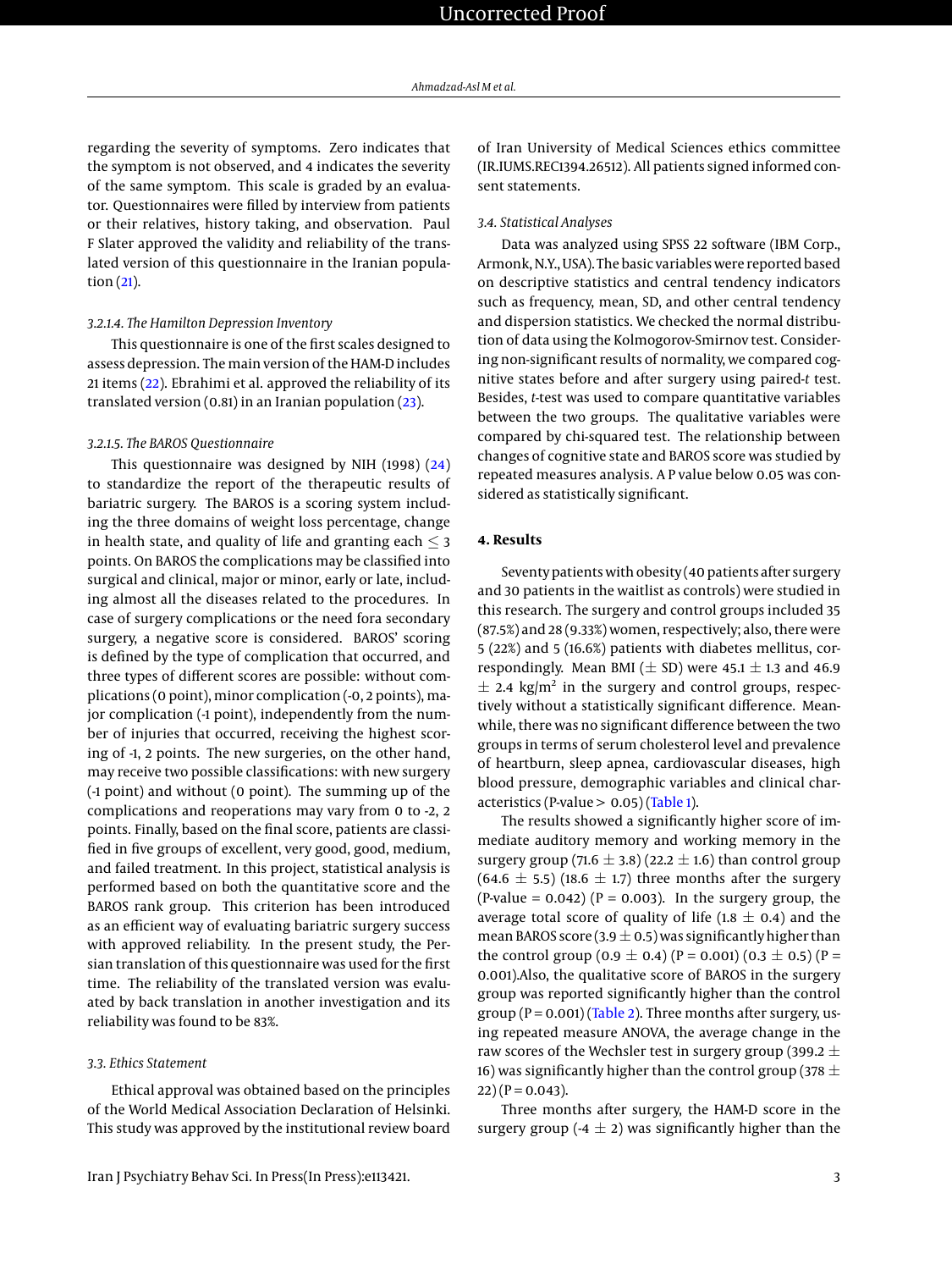## Uncorrected Proof

#### *Ahmadzad-Asl M et al.*

<span id="page-3-0"></span>

| Table 1. Comparison of Demographic Characteristics in the Two Groups <sup>a</sup> |                        |                          |                    |              |  |  |  |  |
|-----------------------------------------------------------------------------------|------------------------|--------------------------|--------------------|--------------|--|--|--|--|
| <b>Variables</b>                                                                  | Control Group $(n=30)$ | Surgery Group $(n = 40)$ | Total ( $n = 70$ ) | P Value      |  |  |  |  |
| Age                                                                               | $40.6 \pm 12$          | $38.9 \pm 11.2$          | $39.8 \pm 11.6$    | 0.18         |  |  |  |  |
| <b>Sex</b>                                                                        |                        |                          |                    | 0.42         |  |  |  |  |
| Male                                                                              | 2(6.67)                | 5(12.5)                  | 7(10)              |              |  |  |  |  |
| Female                                                                            | 28 (93.33)             | 35(87.5)                 | 63(90)             |              |  |  |  |  |
| $BMI(Kg/m2)$ (Means)                                                              | $46.9 \pm 2.4$         | 45.11 $\pm$ .3           | $45.9 \pm 1.6$     | 0.29         |  |  |  |  |
| <b>Educations level</b>                                                           |                        |                          |                    | 0.29         |  |  |  |  |
| $<$ Diploma                                                                       | 10(33.3)               | 9(22.5)                  | 19(27.1)           |              |  |  |  |  |
| $\geq$ Diploma                                                                    | 20(67.4)               | 31(77.5)                 | 51(72.9)           |              |  |  |  |  |
| <b>Marital Status</b>                                                             |                        |                          |                    | 0.42         |  |  |  |  |
| Married                                                                           | 22(73.3)               | 27(67.5)                 | 49(70)             |              |  |  |  |  |
| Unmarried                                                                         | 8(26.7)                | 13(32.5)                 | 21(30)             |              |  |  |  |  |
| Occupation                                                                        |                        |                          |                    | 0.36         |  |  |  |  |
| Indoor                                                                            | 22(73.3)               | 26(65)                   | 48(68.6)           |              |  |  |  |  |
| outdoor                                                                           | 8(26.7)                | 14(35)                   | 51(31.4)           |              |  |  |  |  |
| Number of children                                                                | $1.6 \pm 0.44$         | $1.3 \pm 0.5$            | $1.5 \pm 0.34$     | 0.34         |  |  |  |  |
| <b>Diabetes</b>                                                                   | 5(16.7)                | 9(22.5)                  | 14(20)             | 0.54         |  |  |  |  |
| Hypertensions                                                                     | 8(26.7)                | 5(12.5)                  | 13(18.6)           | 0.24         |  |  |  |  |
| Sleep apnea                                                                       | 3(10)                  | 3(7.5)                   | 6(8.6)             | 0.71         |  |  |  |  |
| Hyperlipidemia                                                                    | 9(30)                  | 12(30)                   | 21(30)             | $\mathbf{1}$ |  |  |  |  |
| Cardiovascular disease                                                            | 1(3.3)                 | $\boldsymbol{0}$         | 1(1.4)             | 0.75         |  |  |  |  |
| Osteoarthritis                                                                    | 12(40)                 | 9(22.5)                  | 21(30)             | 0.29         |  |  |  |  |
| Heartburn                                                                         | 10(33.3)               | 8(20)                    | 18(25.7)           | 0.31         |  |  |  |  |
| <b>Urinary Incontinence</b>                                                       | 3(10)                  | 7(17.5)                  | 10(14.3)           | 0.56         |  |  |  |  |
| History of referral to a psychiatrist                                             | 3(10)                  | 8(20)                    | 11(15.7)           | 0.38         |  |  |  |  |
| History of referral to a psychologist                                             | 4(13.3)                | 9(22.5)                  | 13(18.6)           | 0.44         |  |  |  |  |
| Suicide attempthistory                                                            | 1(3.3)                 | $\mathbf 0$              | 1(1.4)             | 0.56         |  |  |  |  |
| <b>Family history of diabetes</b>                                                 | 20(66.7)               | 25(62.5)                 | 45(64.2)           | 0.12         |  |  |  |  |
| <b>Family history of Hypertension</b>                                             | 7(23.3)                | 16(40)                   | 23(32.9)           | 0.091        |  |  |  |  |
| Family history of Hyperlipidemia                                                  | 5(16.7)                | 10(25)                   | 15(21.4)           | 0.45         |  |  |  |  |
| Family history of obesity                                                         | 16(53.3)               | 23(57.5)                 | 39(55.7)           | 0.72         |  |  |  |  |
| Family history of depression                                                      | 3(10)                  | 5(12.5)                  | 8(11.4)            | 0.47         |  |  |  |  |
| <b>History of smoking</b>                                                         | 3(10)                  | 5(12.5)                  | 8(11.4)            | 0.11         |  |  |  |  |

 $^{\rm a}$  Values are expressed as No. (%) or mean  $\pm$  SD.

control group (-0.2  $\pm$  2.6) (P = 0.032). Also, the patients' weight and BMI in the surgery group were significantly lower than the control group three months after surgery  $(P = 0.001)$  [\(Table 3\)](#page-5-0).

There was no significant relationship between the scores of cognitive tests, the Hamilton's depression, anxiety scales, weight change and BMI over the three months and the results of BAROS questionnaire in the surgery group [\(Table 4\)](#page-6-0). However, there was a significant relationship between change in the number of perseverative errors in the Wisconsin test of surgery group and the results of the BAROS questionnaire ( $P = 0.004$ ).

After adjusting for confounding variables (gender, age, changes in anxiety and depression) with repeated measures analysis, there was a significant relationship between changes in the raw score of the Wechsler and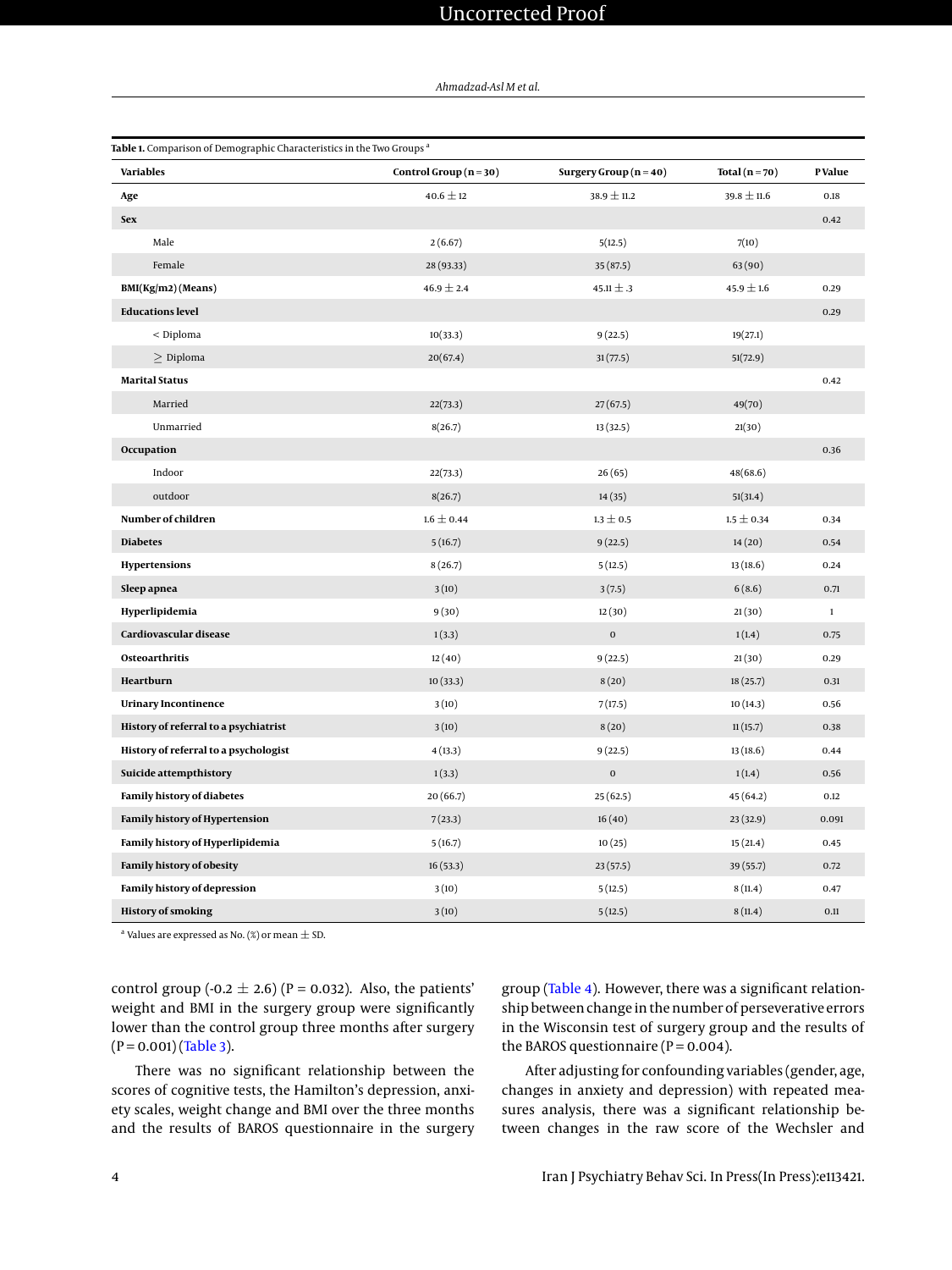# Uncorrected Proof

#### *Ahmadzad-Asl M et al.*

<span id="page-4-0"></span>

|                                                      |                        | Table 2. Distribution of Memory, the Hamilton Score, the BAROS Test and Quality of Life in the Two Groups Three Months Postoperatively |                 |                  |
|------------------------------------------------------|------------------------|----------------------------------------------------------------------------------------------------------------------------------------|-----------------|------------------|
| <b>Variables</b>                                     | Control Group $(n=30)$ | Surgery Group (n = 40)                                                                                                                 | Total $(n=70)$  | <b>P</b> Value   |
| HAM-A score (means)                                  |                        |                                                                                                                                        |                 |                  |
| Before                                               | $6.6 \pm 3$            | $6.5 \pm 2.2$                                                                                                                          | $6.55 \pm 1.85$ | 0.68             |
| After                                                | $8.4 \pm 3.25$         | $5 \pm 1.87$                                                                                                                           | $6.45 \pm 1.8$  | 0.098            |
| HAM-D score (means)                                  |                        |                                                                                                                                        |                 |                  |
| Before                                               | $6 \pm 2.8$            | 4.6 $\pm$ 1.8                                                                                                                          | $5.2\pm1.6$     | 0.58             |
| After                                                | $6.3 \pm 2.4$          | $8.5 \pm 2.2$                                                                                                                          | 7.6 $\pm$ 1.6   | 0.17             |
| WMS score (means)                                    |                        |                                                                                                                                        |                 |                  |
| Before                                               | $83.9 \pm 8$           | $92.3 \pm 16.5$                                                                                                                        | $88.7 \pm 10$   | 0.42             |
| After                                                | $93.4 \pm 8$           | $99.3 \pm 7.4$                                                                                                                         | $96.8 \pm 5.4$  | 0.21             |
| <b>Immediate Auditory memory score</b><br>(means)    |                        |                                                                                                                                        |                 |                  |
| Before                                               | 59.6 $\pm$ 5.7         | 63.5 $\pm$ 4.8                                                                                                                         | $61.8 \pm 3.8$  | 0.301            |
| After                                                | $64.6 \pm 5.5$         | 71.6 $\pm$ 3.8                                                                                                                         | $68.6 \pm 3.3$  | 0.042            |
| Immediate visual memory score<br>(means)             |                        |                                                                                                                                        |                 |                  |
| Before                                               | $79.1 \pm 5.4$         | $73.9 \pm 5.2$                                                                                                                         | $76.1 \pm 3.8$  | 0.173            |
| After                                                | $81.9 \pm 6$           | $83.1 \pm 4.6$                                                                                                                         | $82.6 \pm 3.7$  | 0.756            |
| Immediate memory score (means)                       |                        |                                                                                                                                        |                 |                  |
| Before                                               | $79.1 \pm 5.4$         | $73.9 \pm 5.2$                                                                                                                         | $76.1 \pm 3.8$  | 0.173            |
| After                                                | 81.9 $\pm$ 6           | 83.1 $\pm$ 4.6                                                                                                                         | 82.6 $\pm$ 3.7  | 0.756            |
| Delayed auditory memory score<br>(means)             |                        |                                                                                                                                        |                 |                  |
| Before                                               | $29.9 \pm 3.4$         | $31.9 \pm 2.6$                                                                                                                         | $31 \pm 2$      | 0.340            |
| After                                                | $33.6 \pm 3.2$         | $37.7 \pm 2.6$                                                                                                                         | 35.9 $\pm$ 2    | 0.053            |
| Delayed Auditory memory score<br>(means)             |                        |                                                                                                                                        |                 |                  |
| Before                                               | $78.8 \pm 5.2$         | $77.2 \pm 4$                                                                                                                           | $77.9 \pm 3.4$  | 0.622            |
| After                                                | $83.7 + 5$             | $83.7 \pm 4.4$                                                                                                                         | $83.7 \pm 3.4$  | 0.990            |
| Delayed auditory recognition memory<br>score (means) |                        |                                                                                                                                        |                 |                  |
| Before                                               | $49 \pm 1.2$           | $49.3 \pm 1$                                                                                                                           | $49.2 \pm 0.8$  | 0.656            |
| After                                                | 49.8 $\pm$ 1.4         | $50.4 \pm 0.9$                                                                                                                         | $50.2 \pm 0.8$  | $0.41\mathrm{l}$ |
| General memory score (means)                         |                        |                                                                                                                                        |                 |                  |
| Before                                               | $8.4 \pm 157.6$        | $158.4 \pm 6.4$                                                                                                                        | $158.1 \pm 5$   | 0.889            |
| After                                                | $167 \pm 8.4$          | 171.7 $\pm$ 6.9                                                                                                                        | $169.7 \pm 5.3$ | 0.383            |
| Working memory score (means)                         |                        |                                                                                                                                        |                 |                  |
| Before                                               | $20.4 \pm 1.6$         | $21.1 \pm 1.6$                                                                                                                         | $20.8 \pm 1.2$  | 0.544            |
| After                                                | $18.6 \pm 1.7$         | $22.2 \pm 1.6$                                                                                                                         | $20.7 \pm 1.2$  | 0.003            |
| Number of Perseveration errors in<br>WCST (means)    |                        |                                                                                                                                        |                 |                  |
| Before                                               | $12.3 \pm 2$           | $12 \pm 2$                                                                                                                             | $12.1 \pm 1.5$  | 0.803            |
| After                                                | $9.9 \pm 2$            | 7.8 $\pm$ 2                                                                                                                            | $8.7 \pm 1.5$   | 0.164            |
| Number of blocks in WCST (means)                     |                        |                                                                                                                                        |                 |                  |
| Before                                               | $1.8 \pm 5.6$          | $2.1 \pm 5.4$                                                                                                                          | $2 \pm 0.4$     | 0.383            |
| After                                                | $2.4 \pm 0.8$          | $2.6 \pm 0.7$                                                                                                                          | $2.5 \pm 0.7$   | 0.682            |
| Total number errors in WCST (means)                  |                        |                                                                                                                                        |                 |                  |
| Before                                               | $34.7 \pm 3.2$         | $34.2 \pm 3.6$                                                                                                                         | $34.4 \pm 2.6$  | 0.834            |
| After                                                | $30.4 \pm 3.9$         | $27.1 \pm 3.4$                                                                                                                         | 28.5 $\pm$ 2.6  | 0.204            |
| Quality of life score (Means)                        | 0.9 $\pm$ 0.4          | $1.8 \pm 0.4$                                                                                                                          | 1.4 $\pm$ 0.3   | 0.001            |
| <b>Numerical score BAROS (means)</b>                 | $0.3 \pm 0.5$          | $3.9 \pm 0.5$                                                                                                                          | 2.4 $\pm$ 0.6   | 0.001            |
| <b>Categorical score BAROS (means)</b>               |                        |                                                                                                                                        |                 | $\mathbf{0.001}$ |
| Failure                                              | 19 (63.3%)             | 1(2.5%)                                                                                                                                | 20 (28.6%)      |                  |
| Fair                                                 | 11(36.7%)              | 12 (30%)                                                                                                                               | 23 (32.9%)      |                  |
| $\mathsf{Good}$                                      | $\boldsymbol{0}$       | 20 (50%)                                                                                                                               | 20 (28.6%)      |                  |
| Very good                                            | $\bf{0}$               | 6(15%)                                                                                                                                 | 6(8.6%)         |                  |
| Excellent                                            | $\boldsymbol{0}$       | 1(2.5%)                                                                                                                                | 1(1.4%)         |                  |

Abbreviations: HAM-A score, Hamilton Rating Scale of Anxiety; HAM-D score, Hamilton depression inventory; WMS score, Wechsler Clinical Memory Scale; Working memory score, Working memory; WCST, Wisconsin Card Sorting test.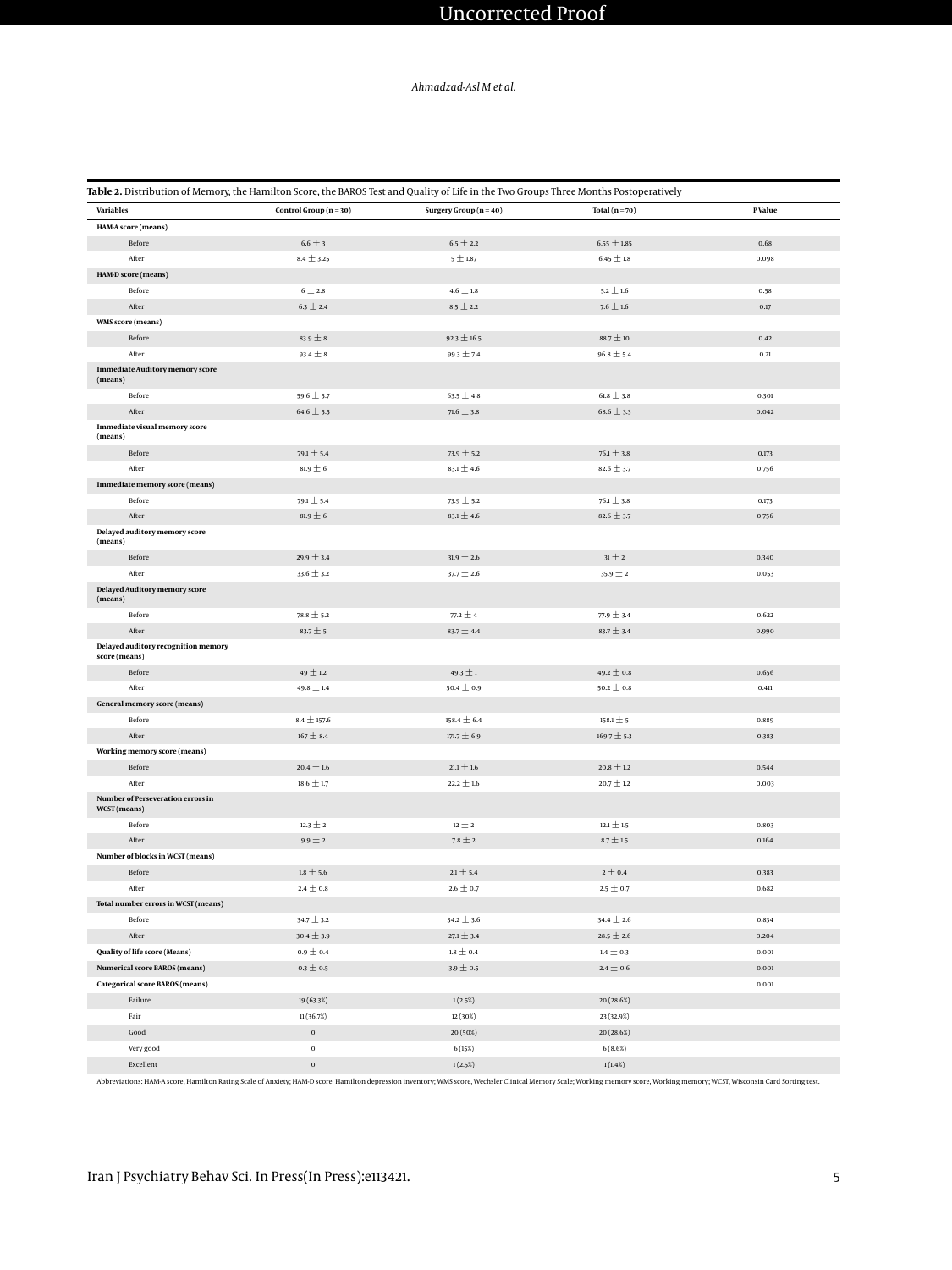| Test Scores (Mean $\pm$ SD)                            | <b>Control Group</b> |                |                                | <b>Surgery Group</b> |                 |                                           | <b>P</b> Value          |
|--------------------------------------------------------|----------------------|----------------|--------------------------------|----------------------|-----------------|-------------------------------------------|-------------------------|
|                                                        | <b>Before</b>        | After          | <b>Difference</b>              | <b>Before</b>        | After           | <b>Difference</b>                         | Difference <sup>b</sup> |
| Average final WMS test score                           | $83.9 \pm 8$         | $93.4 \pm 8$   | -9.5 $\pm$ 5.6 <sup>a</sup>    | $92.3 \pm 16.4$      | $99.3 \pm 7.4$  | $-6.9 \pm 15.9$                           | 0.794                   |
| WMS raw test score                                     | $358.1 \pm 21$       | $378 \pm 22$   | $-19.8 \pm 11.6$ <sup>a</sup>  | $357.4 \pm 20.4$     | 399.2 $\pm$ 16  | $-41.8 \pm 16.2$ <sup>b</sup>             | 0.043                   |
| <b>Immediate Auditory memory score</b>                 | 59.6 $\pm$ 5.7       | $64.6 \pm 5.5$ | -5.1 $\pm$ 3.4 $^{\mathrm{a}}$ | $63.5 \pm 4.8$       | $71.6 \pm 3.8$  | $\textbf{-8.1} \pm \textbf{3.2}^\text{b}$ | 0.207                   |
| Immediate visual memory score                          | $79.1 \pm 5.4$       | $81.9 \pm 6$   | $-2.8 \pm 3.8$                 | $73.9 \pm 5.2$       | $83.1 \pm 4.6$  | $-9.1 \pm 5.8$ <sup>a</sup>               | 0.096                   |
| Immediate memory score                                 | $138.6 \pm 9.4$      | $146.5 \pm 10$ | $-7.9 \pm 5.2$ <sup>a</sup>    | $139.6 \pm 6.8$      | $154.6 \pm 7$   | $-15.1 \pm 5^{b}$                         | 0.055                   |
| Delayed auditory memory score                          | $29.9 \pm 3.4$       | $33.6 \pm 3.2$ | $-3.7 \pm 1.6^{\circ}$         | $31.9 \pm 2.6$       | $37.7 \pm 2.6$  | $-5.7 \pm 2.1^{b}$                        | 0.163                   |
| Delayed visual memory score                            | $78.8 \pm 5.2$       | $83.7 \pm 5$   | $-4.9 \pm 3.6^{\text{ a}}$     | $77.2 \pm 4$         | $83.7 \pm 4.4$  | $-6.6 \pm 3.8$ <sup>a</sup>               | 0.542                   |
| Delayed Auditory memory score                          | $49 \pm 1.2$         | $49.8 \pm 1.4$ | $-0.8 \pm 0.8$                 | $49.3 \pm 0.1$       | $50.4 \pm 0.9$  | $-1.1 \pm 0.6^{\circ}$                    | 0.548                   |
| <b>General memory score</b>                            | $157.6 \pm 8.4$      | $167 \pm 8.4$  | $-9.4 \pm 4.5^{b}$             | $158.4 \pm 6.4$      | $171.7 \pm 6.9$ | $-13.4 \pm 4.6^{b}$                       | 0.232                   |
| Working memory score                                   | $20.4 \pm 1.6$       | $18.6 \pm 1.7$ | $1.9 \pm 1.2$ <sup>a</sup>     | $21.1 \pm 1.6$       | $22.2 \pm 1.6$  | $-1.1 \pm 1.2$                            | 0.002                   |
| <b>Number of Perseveration errors in</b><br><b>WCS</b> | $12.3 \pm 2$         | $9.9 \pm 2$    | $2.5 \pm 2.2$ <sup>a</sup>     | $12 \pm 2$           | $7.8 \pm 2$     | 4.2 $\pm$ 2 <sup>b</sup>                  | 0.292                   |
| Number of blocks in WCST                               | $1.8 \pm 5.6$        | $2.4 \pm 0.8$  | $0.7 \pm 0.6$                  | $2.1 \pm 5.4$        | $2.6 \pm 0.7$   | $-0.6 \pm 0.6$                            | 0.773                   |
| <b>Total number errors in WCST</b>                     | $34.7 \pm 3.2$       | $30.4 \pm 3.9$ | $4.4 \pm 4.2$                  | $34.2 \pm 3.6$       | $27.1 \pm 3.4$  | $7.1 \pm 3.2^{b}$                         | 0.316                   |
| <b>HAM-A test score</b>                                | $6.6 \pm 3$          | $8.4 \pm 3.3$  | $-1.8 \pm 2.9$                 | $6.5 \pm 2.2$        | $5 \pm 1.9$     | $1.6 \pm 2.4$                             | 0.089                   |
| <b>HAM-D test score</b>                                | $6 \pm 2.8$          | $6.3 \pm 2.4$  | $-0.2 \pm 2.6$                 | $4.6 \pm 1.8$        | $8.5 \pm 2.2$   | $-4 \pm 2^b$                              | 0.032                   |
| Weight                                                 | $123 \pm 7.4$        | $122.5 \pm 7$  | $0.6 \pm 1.4$                  | $123.8 \pm 6.5$      | $99.1 \pm 5.5$  | $24.7 \pm 2^{b}$                          | 0.001                   |
| BMI                                                    | $46.9 \pm 2.4$       | $46.6 \pm 2.1$ | $0.3 \pm 0.6$                  | $45.1 \pm 1.3$       | $36.1 \pm 1.2$  | 9.1 $\pm$ 0.6 <sup>b</sup>                | 0.001                   |

<span id="page-5-0"></span>**Table 3.** Comparison of Cognitive Tests, the Hamilton Test, Weight and BMI Before and After in the Two Groups <sup>c</sup>

 $a^{a}$  P value  $\leq$  0.05 (within each group).

 $^{\rm b}$  P value  $\leq$  0.001 (within each group).

c Between groups.

changes in BMI in the surgery group over the three-month period; this finding can indicate the fact that following weight loss, cognitive state of patients with morbid obesity significantly improved independent from mood ( $P =$ 0.001).

#### **5. Discussion**

Investigation of patient's cognitive function and response to bariatric surgery by the BAROS system can indicate success of surgery and its effect on patient's quality of life [\(24,](#page-8-14) [25\)](#page-8-15).

According to our findings, three months after surgery, the average scores of immediate auditory and working memory, and the mean raw score of quality of life in surgery group were significantly higher than the control group. Also, the mean qualitative and quantitative scores of the BAROS test for the surgery group were reported significantly higher than the control group. The results suggest that three months after bariatric surgery, the average changes in the raw scores of WMS and HAM-Din the surgery group were higher than the control group. Three months after bariatric surgery, weight loss and BMI reduction were

significantly higher in the surgery group; whereas, there was no significant relationship between changes of scores of cognitive tests, HAM-D, HAM-A, weight change and BMI and the results of BAROS test in surgery group. After controlling the confounding variables (gender, age, changes in anxiety and depression), there was a significant relationship between changes in the raw score of WMS and changes in BMI in the surgery group over the three-month period; this finding can indicate that memory function improves independent from their mood following bariatric surgery.

According to the findings, three months after surgery, themean scores of immediate auditorymemory and working memory in surgery group were reported significantly higher than the control group, which is consistent with the results of previous relevant studies [\(14,](#page-8-4) [16,](#page-8-6) [26](#page-8-16)[-28\)](#page-8-17).

Gunstad [\(26\)](#page-8-16) found that cognitive dysfunction, especially in terms of memory, is prevalent among bariatric surgery candidates. However, they become significantly improved 12 weeks after surgery; whereas, no change was observed in the same period of time in the control group. This finding is consistent with the results of our study.

Alosco et al.  $(14)$  reported that the mean scores of memory, attention, executive function, and language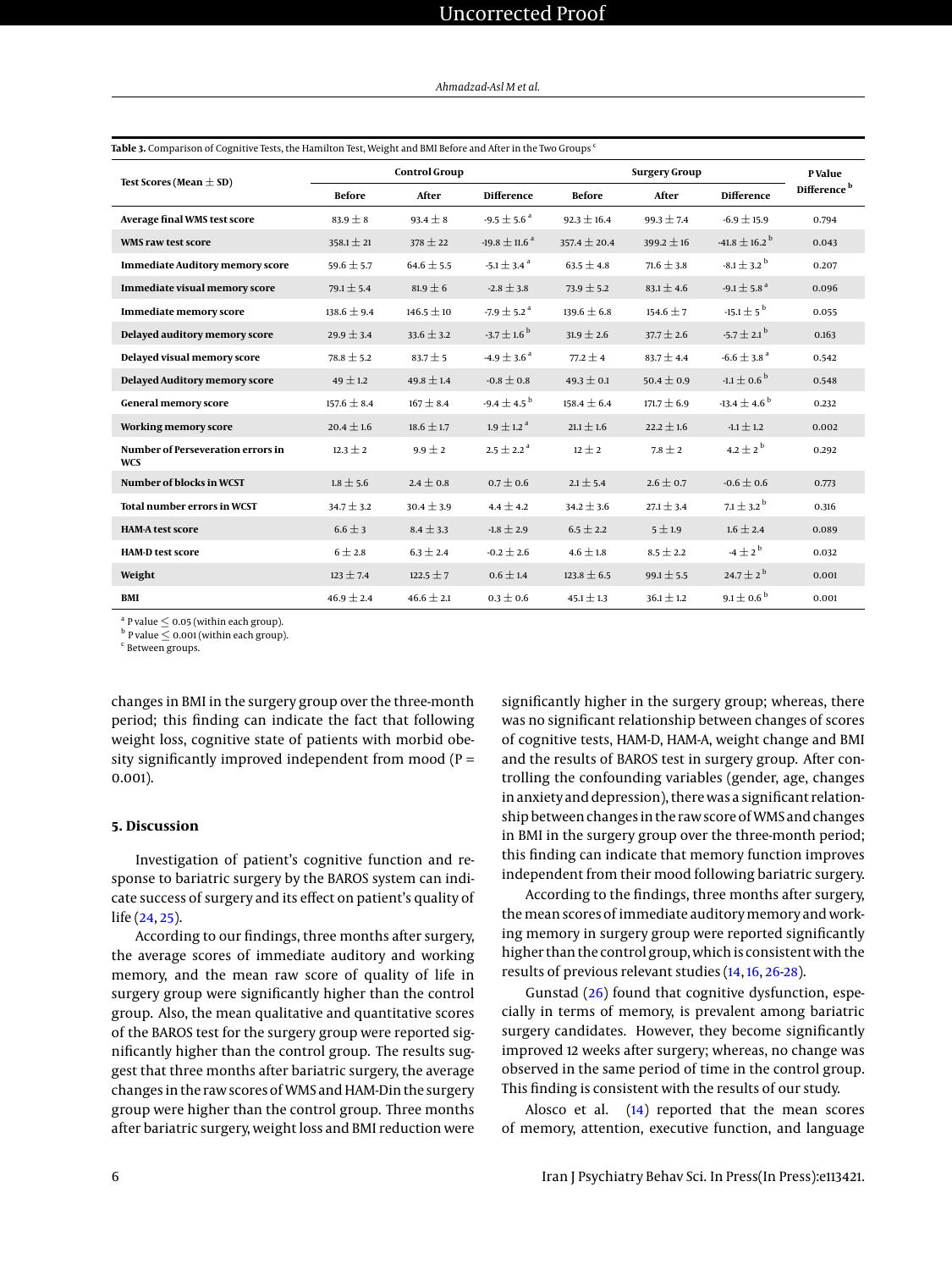<span id="page-6-0"></span>

|                                                             | Table 4. Comparison of Cognitive Tests and the Hamilton Tests Based on the BAROS Questionnaire in the Surgery Group<br>The BAROS Modified Scoring Key for Patients with Surgery |                 |                  |                  |              |                  |  |
|-------------------------------------------------------------|---------------------------------------------------------------------------------------------------------------------------------------------------------------------------------|-----------------|------------------|------------------|--------------|------------------|--|
| <b>Tests</b>                                                | Failure                                                                                                                                                                         | Fair            | Good             | Very Good        | Excellent    | <b>Total</b>     |  |
| Change the final score of the WMS test                      | $-6.9 \pm 15.8$                                                                                                                                                                 | $11.1 \pm 31$   | $-12.4 \pm 5.8$  | $-17.5 \pm 10.8$ | $-15$        | $-6.9 \pm 15.8$  |  |
| Change the raw WMS test score                               | $-41.9 \pm 16.2$                                                                                                                                                                | $-64.5 \pm 46$  | $-28.7 \pm 13.4$ | $-34.5 \pm 19.6$ | $-30$        | $-41.9 \pm 16.2$ |  |
| Changing the Immediate memory score                         | $-8.1 \pm 3.2$                                                                                                                                                                  | $-7.4 \pm 6.8$  | $-8.3 \pm 4.6$   | $-10 \pm 7.4$    | $-5$         | $-8.1 \pm 3.2$   |  |
| Immediate visual memory score change                        | $-9.2 \pm 5.6$                                                                                                                                                                  | -8.6 $\pm$ 6.4  | $-8.5 \pm 10.2$  | $-12.1 \pm 13.4$ | $-6$         | $-9.2 \pm 5.6$   |  |
| Immediate memory score change                               | $-15 \pm 4.8$                                                                                                                                                                   | $-16 \pm 10.2$  | $-12.3 \pm 6.6$  | $-22.2 \pm 13$   | $-11$        | $-15 \pm 4.8$    |  |
| Delayed auditory memory score change                        | $-5.7 \pm 2$                                                                                                                                                                    | $-5.9 \pm 4.4$  | $-5.6 \pm 2.9$   | $-5.1 \pm 5.8$   | $-5$         | $-5.7 \pm 2$     |  |
| Changing the late visual memory score                       | $-6.5 \pm 3.8$                                                                                                                                                                  | $-10.9 \pm 6.8$ | $-5.3 \pm 5$     | $-1.8 \pm 12.2$  | $\mathbf{0}$ | $-6.5 \pm 3.8$   |  |
| Change the memory score of the delayed auditory recognition | $-1.1 \pm 0.6$                                                                                                                                                                  | $-1.3 \pm 1.6$  | $-0.7 \pm 0.7$   | $-2 \pm 1.4$     | $-1$         | $-1.1 \pm 0.6$   |  |
| Change public memory score                                  | $-13.4 \pm 4.6$                                                                                                                                                                 | $-17.8 \pm 9$   | $-11.7 \pm 6.4$  | $-9 \pm 11.6$    | $-6$         | $-13.4 \pm 4.6$  |  |
| Change the active memory score                              | $-1.1 \pm 1.2$                                                                                                                                                                  | $-1 \pm 2.4$    | $-1.2 \pm 1.6$   | $0.5 \pm 3.4$    | $-2$         | $-1.1 \pm 1.2$   |  |
| Change the Number of Perseveration errors in WCS            | $4.2 \pm 2^*$                                                                                                                                                                   | 2 ± 3.6         | $6.4 \pm 2.4$    | $1.8 \pm 2.8$    | $-12$        | $4.2 \pm 2^*$    |  |
| Change the Number of blocks in WCST                         | $-0.5 \pm 0.6$                                                                                                                                                                  | $-1.4 \pm 1$    | $-0.4 \pm 1.1$   | $-0.4 \pm 1.2$   | $\mathbf{0}$ | $-0.5 \pm 0.6$   |  |
| Change the total number errors in WCST                      | $7.1 \pm 3.2$                                                                                                                                                                   | $7.3 \pm 5.8$   | $8.3 \pm 4.6$    | $3.6 \pm 4$      | $-16$        | $7.1 \pm 3.2$    |  |
| Change the HAM-A test score                                 | $1.6 \pm 2.4$                                                                                                                                                                   | $3.5 \pm 5.4$   | $1.4 \pm 3.4$    | $0.9 \pm 2.2$    | $-14$        | $1.6 \pm 2.4$    |  |
| Change the HAM-D test score                                 | $-3.9 \pm 2$                                                                                                                                                                    | $-3.1 \pm 5$    | $-4.2 \pm 2.6$   | $-2.8 \pm 1.6$   | $-14$        | $-3.9 \pm 2$     |  |
| Weight change                                               | $24.7 \pm 2$                                                                                                                                                                    | $24.4 \pm 4.6$  | $24.2 \pm 2$     | $26.8 \pm 5.6$   | 21.6         | $24.7 \pm 2$     |  |
| <b>BMI</b> change                                           | $9 \pm 0.6$                                                                                                                                                                     | $8.5 \pm 1.2$   | $9 \pm 0.7$      | $9.6 \pm 1.6$    | 8.6          | $9 \pm 0.6$      |  |

for surgery candidates were significantly lower than the control group in the beginning of study. However, 24 months after surgery, memory function was significantly improved in surgery candidates as a result of BMI reduction, whereas no significant change was observed in BMI and memory scores in the control group. Moreover, in our research, patients demonstrated lower scores of cognitive tests, especially in terms of working memory, immediate and delayed auditory memory, and immediate memory compared to the population mean. However, 12 weeks after surgery, memory and executive functions were significantly improved in the surgery group associated with BMI reduction. Interestingly, the cognition and memory measures showed that improvements were less prominent in the control group compared to the surgery group [\(27,](#page-8-18) [29\)](#page-8-19). It might be due to the fact that after 12 weeks in the control group, other variables such as weight gain, sleep apnea and worsening of depressive severity were added, which might have affected cognition and memory functions.

This expressed a decrement in the control group unlike the surgery group in which working memory was improved during the study. Some of the previous studies investigated cognitive function as a factor predicting weight loss following bariatric surgery. They suggested that cognitive state, especially in terms of memory, attention, and executive function, before the surgery is effective in weight

loss percentage over 12 months after surgery. Also, patients' cognitive state over 12 weeks after surgery is correlated with their weight loss rate over 24 months postoperatively [\(26,](#page-8-16) [27\)](#page-8-18). In our study, there was no significant relationship between the primary cognition level and changes in weight and BMI 12 weeks after surgery; this finding can be related to the short period of post-surgery follow-up, and delineates the need for longer follow-up.

Different studies have reported contradictory results of the effect of bariatric surgery on quality of life. According to our findings, the mean raw score of quality of life in surgery group (BAROS) was significantly higher than the control group three months after surgery. This finding is consistent with the results reported by Myers et al. who indicated that patients' quality of life significantly improved following bariatric surgery [\(17,](#page-8-7) [30\)](#page-8-20).

The results highlighted a significantly higher mean of changes in raw scores of WMS and HAM-A in the surgery group than the control one. This finding is consistent with the results reported by Alexandra Osterhues et al. [\(30\)](#page-8-20). However, several studies have reported a significant improvement in depression, quality of life, self-confidence, and body image, especially in women. Nevertheless, the relationship between depression and weight loss following bariatric surgery is not clear. In our study, there was a significant difference between changes in depression in the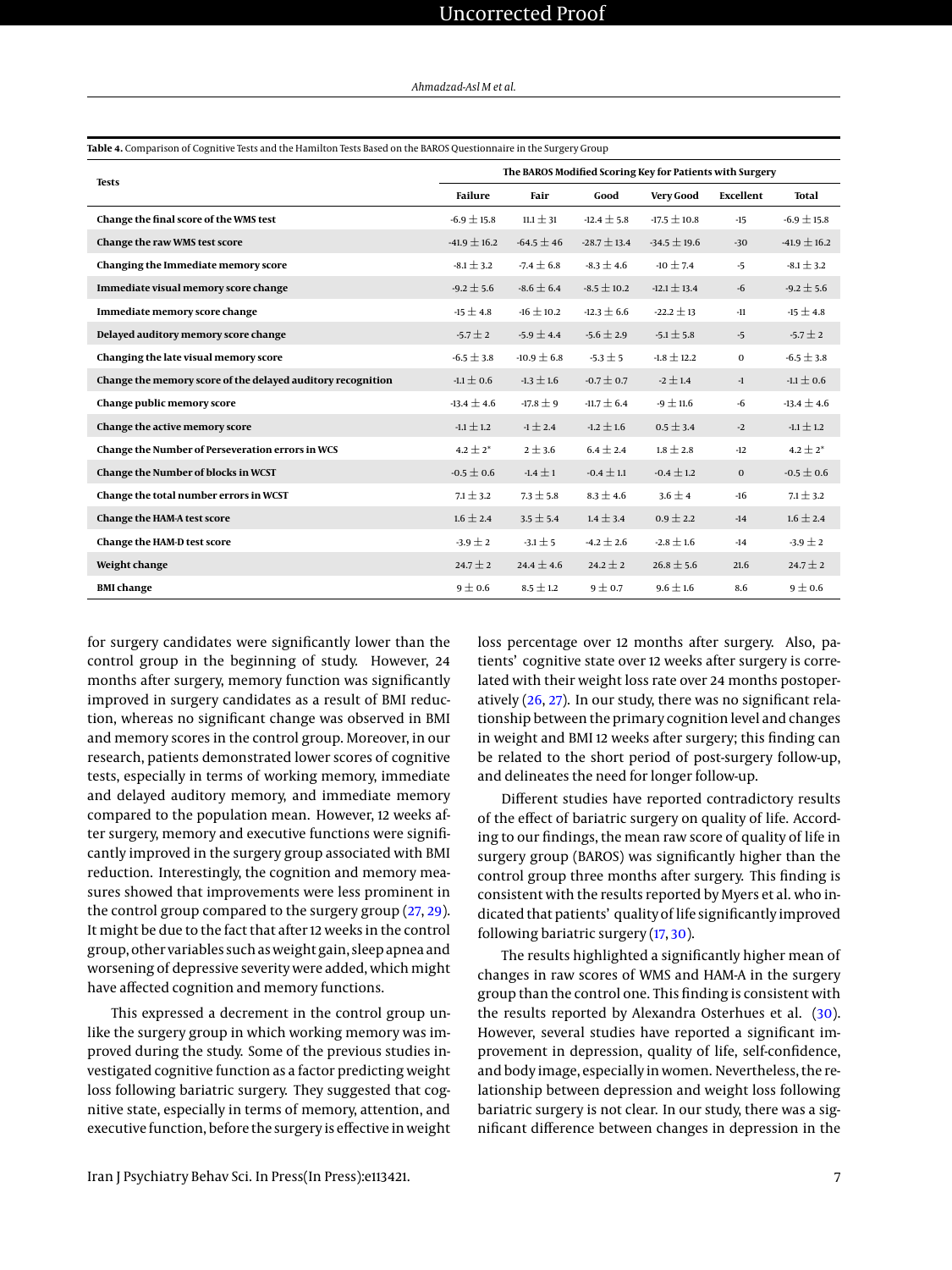surgery and control groups. In the surgery group, depression symptoms were significantly increased three months postoperatively, which might be due to skin changes following intense weight loss leading to dissatisfaction with their body image. Furthermore, depression may be intensified by changes in lifestyle until coping with new conditions. Despite the fact, a longer period of follow-up is necessary. Another explanation for this phenomenon is that patients may try to present themselves doing well before surgery. Some patients believe that talking about depressive symptoms before surgery may get them deprived of surgery. Also food intake restriction could be another reason for increasing depression scale after bariatric surgery.

The mean qualitative and quantitative scores of BAROS criterion in surgery groups were reported significantly higher than the control group. Myers et al. [\(17\)](#page-8-7) introduced the BAROS questionnaire as an efficient tool for evaluation of bariatric surgery success. In our study, quality of life and BAROS qualitative and quantitative scores in the surgery group were reported significantly higher than the control group. However, the patients' primary cognition and cognitive changes over the three-month period did not have any effect on the BAROS score. Obesity independently impacts the cognitive function. These findings indicate the mutual interaction of cognitive function and obesity that was proved in this study.

The most important limitations of this study were the short period of follow-up after surgery and lack of screening for sleep disorders such as sleep apnea. Therefore, it is suggested to conduct further studies with longer followups and larger sample size to elucidate more accurate findings. Since some of the vitamins and nutrients were depleted after surgery and may be associated with depression, lack of evaluation of them among participants was another limitation. Because participants were recruited from a single clinic, generalizability of results might not be logical.

Also imprecision, and multiplicity of analyses created potential bias. Another limitation of our study was that we did not measure social and income levels which suggested to be evaluated in further trials.

#### *5.1. Conclusions*

Bariatric surgery can improve some cognitive functions and increase depression symptoms in patients with morbid obesity in short term. However, conducting further studies with larger sample sizes, higher power, and longer periods of follow-up and observing other confounding variables can shed light on the research subject. Also, we suggest screening patients for depression after bariatric surgery.

#### **Acknowledgments**

The authors wish to thank Rasool Akram Medical Complex Clinical Research Development Center (RCRDC) for its technical and editorial assistance.

#### **Footnotes**

**Authors' Contribution:** MAA, BD and Behnam Sh designed the study; SVS, FB, ZS, MT, and Behnous Sh wrote the initial draft. MT, AP, Behnous Sh and FB analyzed and interpreted the patient data. MAA, BD and AP revised the manuscript for important intellectual content. All authors read and approved the final manuscript. STA contributed to revision and editing the revised paper and all authors agreed with the final version of the paper.

**Conflict of Interests:** The authors declared no potential conflicts of interest with respect to the research, authorship, and/or publication of this manuscript.

**Data Reproducibility:** Our data have reproducibility.

**Ethical Approval:** IR.IUMS.REC 1395.95-04-121-29380

**Funding/Support:** The authors received no financial support for the research, authorship, and/or publication of this manuscript.

**Informed Consent:** Inform consent was signed by patients included in the study.

#### **References**

- <span id="page-7-0"></span>1. Elder KA, Wolfe BM. Bariatric surgery: a review of procedures and outcomes. *Gastroenterology*. 2007;**132**(6):2253–71. doi: [10.1053/j.gastro.2007.03.057.](http://dx.doi.org/10.1053/j.gastro.2007.03.057) [PubMed: [17498516\]](http://www.ncbi.nlm.nih.gov/pubmed/17498516).
- 2. Aminian A, Daigle CR, Brethauer SA, Schauer PR. Citation classics: top 50 cited articles in bariatric and metabolic surgery. *Surg Obes Relat Dis*. 2014;**10**(5):898–905. doi: [10.1016/j.soard.2013.12.021.](http://dx.doi.org/10.1016/j.soard.2013.12.021) [PubMed: [25012773\]](http://www.ncbi.nlm.nih.gov/pubmed/25012773).
- <span id="page-7-1"></span>3. Martinchik AN, Baturin AK, Keshabyants EE, Peskova EV. [Gender and age characteristics and the trends in prevalence of obesity in the adult population in Russia during the 1994-2012 period]. *Vopr Pitan*. 2015;**84**(3):50–7. Russian. [PubMed: [26863806\]](http://www.ncbi.nlm.nih.gov/pubmed/26863806).
- <span id="page-7-2"></span>4. Janghorbani M, Amini M, Willett WC, Mehdi Gouya M, Delavari A, Alikhani S, et al. First nationwide survey of prevalence of overweight, underweight, and abdominal obesity in Iranian adults. *Obesity (Silver Spring)*. 2007;**15**(11):2797–808. doi: [10.1038/oby.2007.332.](http://dx.doi.org/10.1038/oby.2007.332) [PubMed: [18070771\]](http://www.ncbi.nlm.nih.gov/pubmed/18070771).
- <span id="page-7-3"></span>5. Paglieri C, Bisbocci D, Caserta M, Rabbia F, Bertello C, Canade A, et al. Hypertension and cognitive function. *Clin Exp Hypertens*. 2008;**30**(8):701–10. doi: [10.1080/10641960802563584.](http://dx.doi.org/10.1080/10641960802563584) [PubMed: [19021021\]](http://www.ncbi.nlm.nih.gov/pubmed/19021021).
- 6. Aloia MS, Arnedt JT, Davis JD, Riggs RL, Byrd D. Neuropsychological sequelae of obstructive sleep apnea-hypopnea syndrome: a critical review. *J Int Neuropsychol Soc*. 2004;**10**(5):772–85. doi: [10.1017/S1355617704105134.](http://dx.doi.org/10.1017/S1355617704105134) [PubMed: [15327723\]](http://www.ncbi.nlm.nih.gov/pubmed/15327723).
- <span id="page-7-4"></span>7. Ferini-Strambi L, Baietto C, Di Gioia MR, Castaldi P, Castronovo C, Zucconi M, et al. Cognitive dysfunction in patients with obstructive sleep apnea (OSA): partial reversibility after continuous positive airway